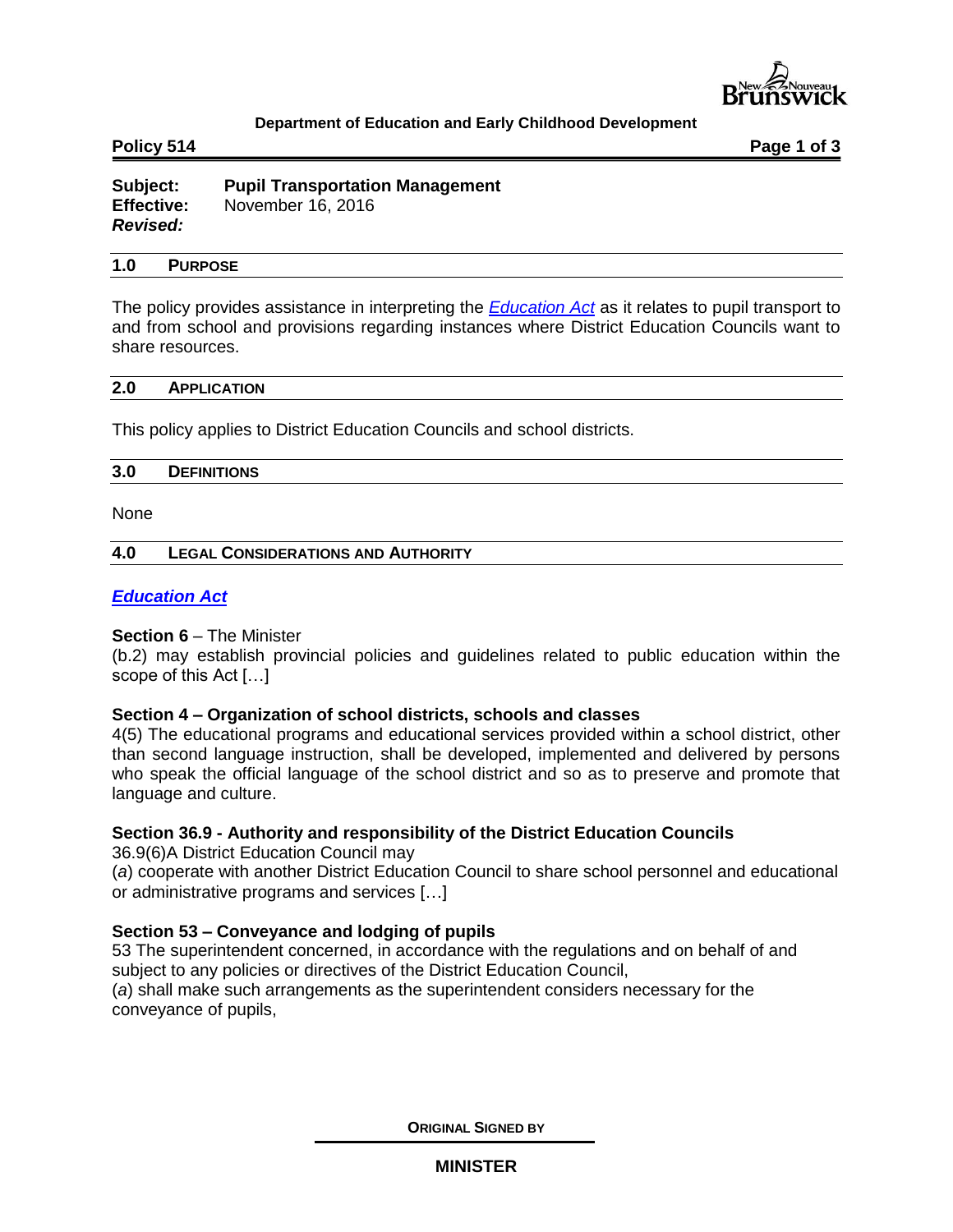

## **Department of Education and Early Childhood Development**

**Policy 514 Page 2 of 3**

### **5.0 GOALS / PRINCIPLES**

- 5.1 The Department of Education and Early Childhood Development is committed to ensuring students are transported to and from school in a secure manner.
- 5.2 New Brunswick's public education system is organized and administered on the principle of linguistic duality which recognizes the existence of two distinct education sectors for the purpose of promoting and preserving each official linguistic community.
- 5.3 The Department of Education and Early Childhood Development believes in the shared management of schools with District Education Councils and is committed to respecting its constitutional obligations under the *[Canadian Charter of Rights and Freedoms](http://laws-lois.justice.gc.ca/eng/const/page-15.html)*.

# **6.0 REQUIREMENTS / STANDARDS**

## **Responsibilities of district education councils**

- 6.1 Each District Education Council, in accordance with the authority provided under the *[Education Act](http://laws.gnb.ca/en/ShowPdf/cs/E-1.12.pdf)* and with its constitutional obligations, shall:
	- 6.1.1 Ensure that pupil transportation is managed according to the needs of the pupils and the resources of the school district; and
	- 6.1.2 Determine the terms of cooperation and sharing of resources with other district education councils.

### **Responsibilities of the superintendent of the school district**

- 6.2 As prescribed by the *[Pupil Transportation Regulation 2001-51](http://laws.gnb.ca/en/ShowPdf/cr/2001-51.pdf)* established under the *[Education Act](http://laws.gnb.ca/en/ShowPdf/cs/E-1.12.pdf)*, the superintendent of the school district shall:
	- 6.2.1 Ensure that transportation of pupils to and from school is done safely; and
	- 6.2.2 When deemed appropriate, enter into a conveyance contract on behalf of the District Education Council.

### **7.0 GUIDELINES / RECOMMENDATIONS**

None

### **8.0 DISTRICT EDUCATION COUNCIL (DEC) POLICY-MAKING**

A District Education Council may develop policies and procedures that are consistent with, or more comprehensive than, existing provincial policies.